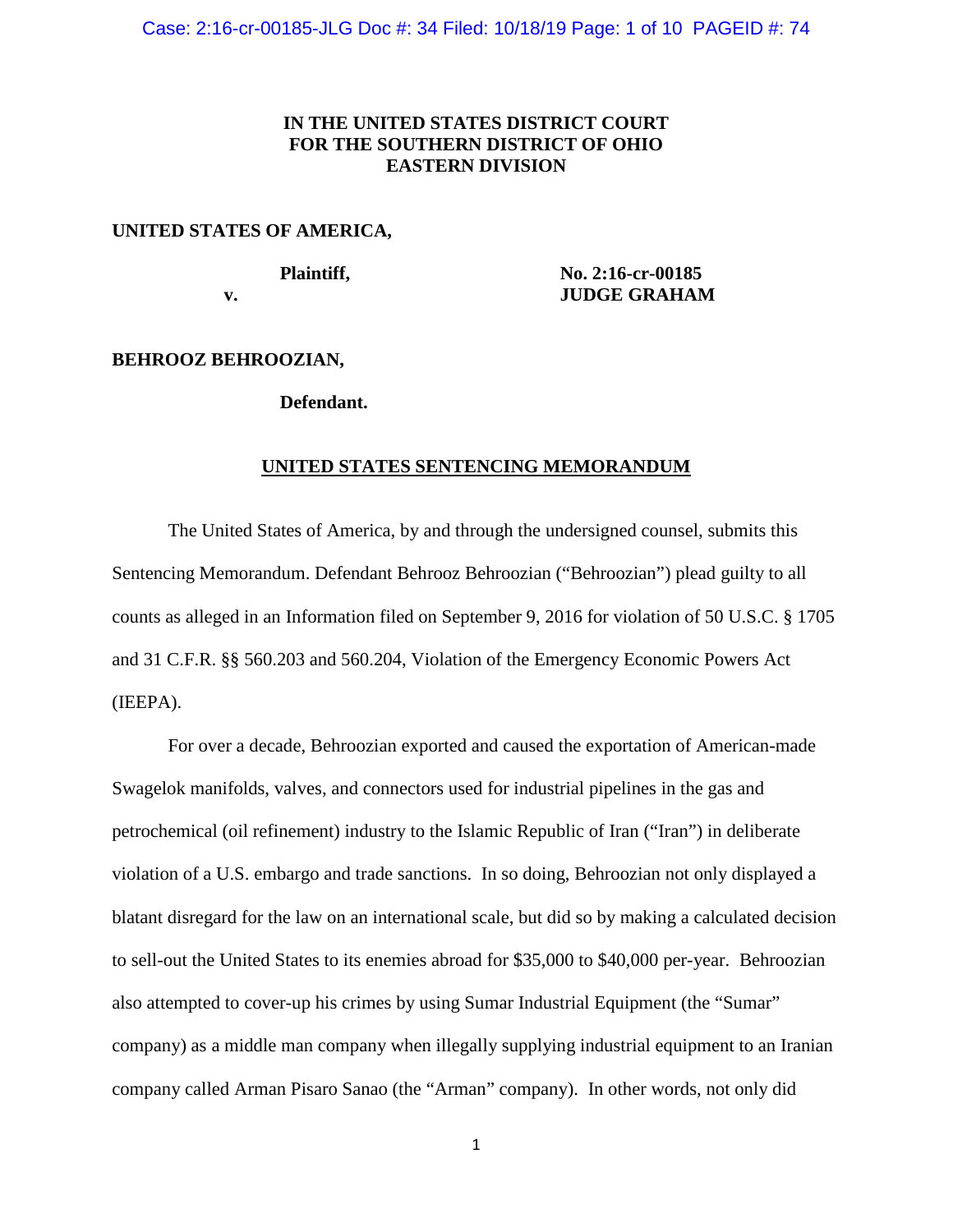#### Case: 2:16-cr-00185-JLG Doc #: 34 Filed: 10/18/19 Page: 2 of 10 PAGEID #: 75

Behroozian use his considerable skills and expertise to do the bidding of one a state sponsor of terrorism, he also tried to conceal his criminal career with over a decade of deceit.

Neither party has any objections to the Presentence Investigation Report (PSR). The PSR correctly states that the U.S. Sentencing Guidelines imprisonment range is 46 to 57 months, based on a total offense level of 23 and a criminal history category of I. Count 1 (Violation of the Emergency Economic Powers Act) has a statutory maximum of 20 years (240 months). Citing facts that may warrant departure and a sentence outside of the advisory guideline system, U.S. Probation ultimately recommends a sentence of 36 months and a term of supervised release of 2 years.

#### **I. BACKGROUND**

#### **A. The Sanctions**

Behroozian violated embargo and trade sanctions which were imposed upon Iran due to its nearly 40 year history as a state sponsor of terrorism; a history which includes the death of American servicemen in a terrorist attack committed at the direction of the Iranian government. On November 4, 1979, Iranian students occupied the U.S. embassy in Tehran and took 52 Americans hostage for over 440 days. Then on October 23, 1983, members of Hezbollah, an Iranian-funded terrorist group, drove a fake water truck carrying an explosive device into the center of the U.S. Marine barracks in Beirut which housed members of the American peacekeeping force in Lebanon. Acting on orders from the Iranian government, Hezbollah detonated the explosive device and killed 241 American servicemen in the largest non-nuclear explosion in human history. Due to the Iranian government's substantial role in this brutal terrorist attack, the U.S. designated Iran as a state sponsor of terrorism.

On May 6, 1995, President Clinton issued an executive order which banned the direct or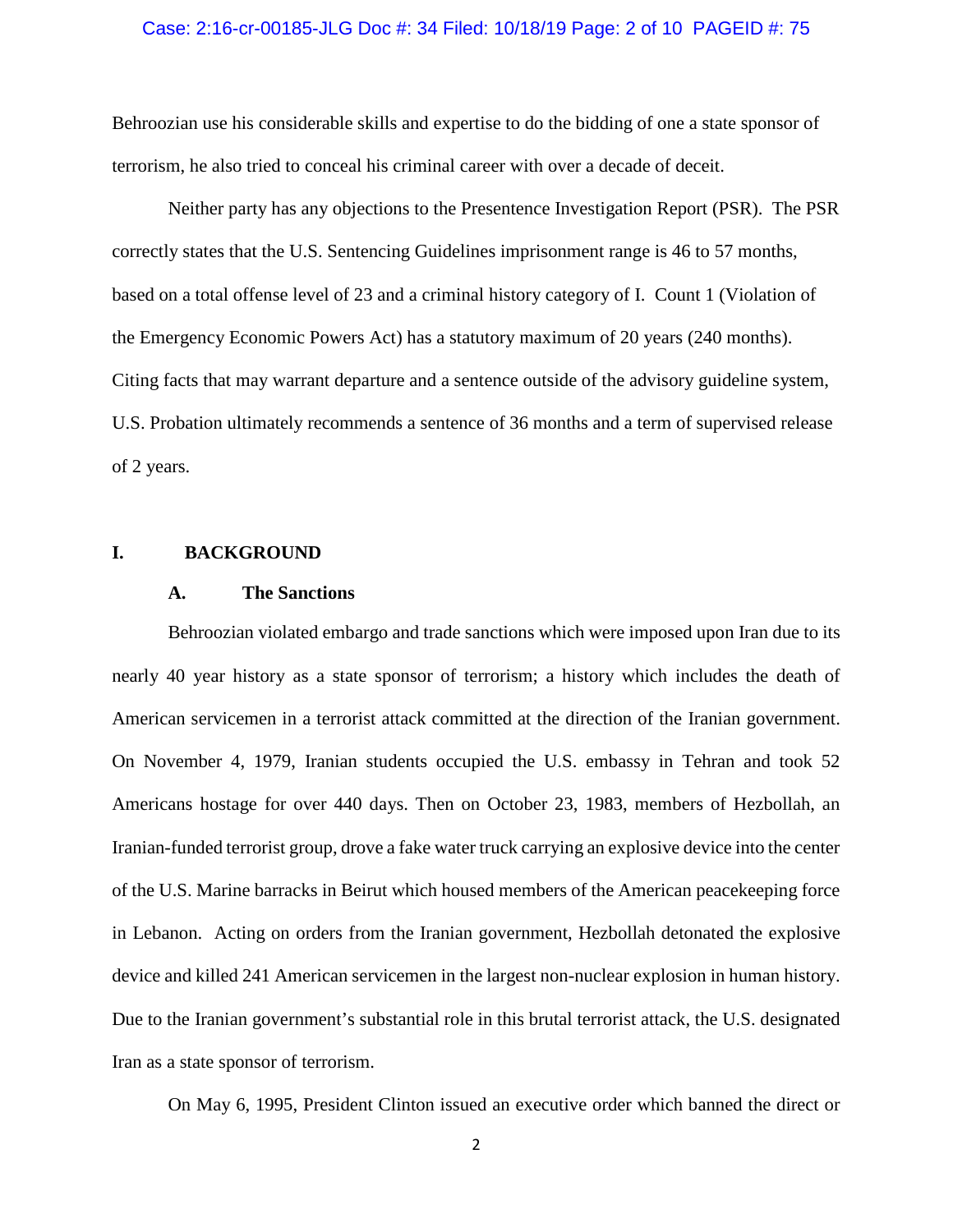#### Case: 2:16-cr-00185-JLG Doc #: 34 Filed: 10/18/19 Page: 3 of 10 PAGEID #: 76

indirect sale, exportation, or supply of any American goods, services, or technology -- with limited exceptions for humanitarian aid and informational materials. In other words, Behroozian endangered American national security interests by violating an embargo against a dangerous foreign adversary.

### **B. The Scheme**

Behroozian was born in Iran on January 2, 1955, and entered the United States in 1976. Behroozian has lived in the Columbus, Ohio area since 1979. In November of 2006, Behroozian became the owner and operator of a computer parts supplier in Dublin, Ohio called Comtech International, LLC ("Comtech"). In reality, however, Comtech seldom exported computer parts, lacked a storefront, and made no domestic sales. Instead, Comtech primarily exported industrial equipment to the United Arab Emirates ("U.A.E.") for the Dubai-based Sumar company. Comtech continued to do so even after the U.S. Department of Commerce designated the Sumar company as an unreliable recipient of American goods due to evidence that the company was exporting them to Iran once they arrived in the U.A.E.

From January 1, 2004, through and including March 30, 2016, Behroozian used the Sumar company as a transactional middle man for his repeated illegal dealings with the Arman company. Behroozian knew that the U.S. had imposed a trade embargo upon Iran which covered the American goods that the Arman company acquired from him. In order to disguise Behroozian's crimes as legitimate business transactions, he had Comtech ship American-made Swagelok manifolds, valves, and connectors to the Sumar company instead of attempting to export them directly to Iran. Upon receiving the aforementioned goods from Comtech, the Sumar company would then export them from the U.A.E. to Iran where they were received by the Arman company.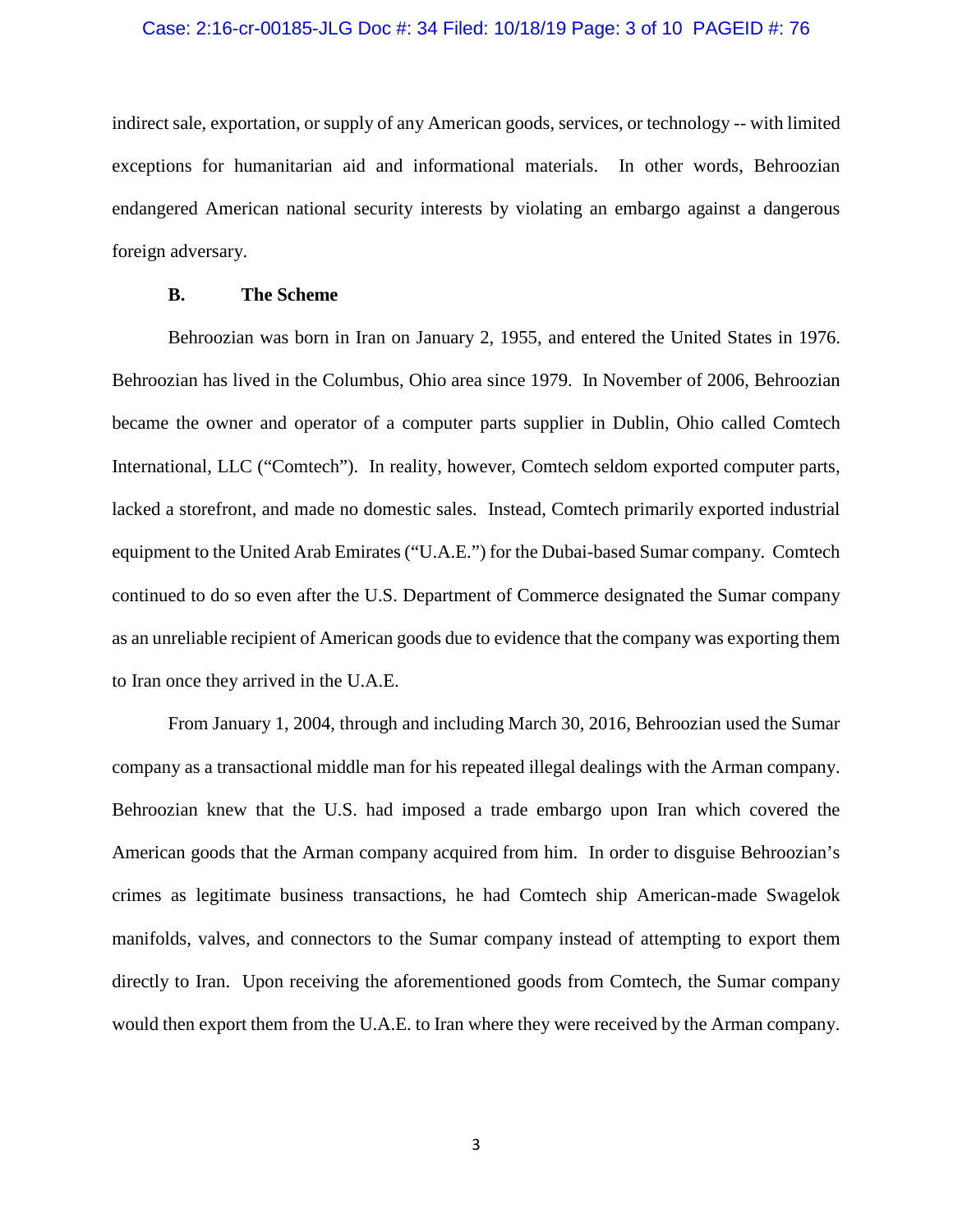## **C. The Cover-Up**

Behroozian's use of the Sumar company as a transactional middle man whenever he shipped American-made Swagelok manifolds, valves, and connectors to Iran was far from the only way in which he attempted to hide his crimes. The Arman company used the Sumar company to funnel money to Behroozian as financial compensation for using Comtech to strengthen the economy of a state sponsor of terrorism instead rather than to earn an honest living. Additionally, while some of these payments were made in U.S. dollars, Behroozian also received \$247,601 in "hawalas." "Hawalas" are an informal Middle Eastern value transfer system which was used to further conceal the Arman company's payments to Behroozian.

In January of 2013, an Iranian national affiliated with the Arman company requested that Behroozian supply American-made Swagelok manifolds and other industrial equipment. In October of 2013, Behroozian created an invoice for the equipment's sale and then submitted an Electronic Export Information (EEI) in which he made several false statements. Behroozian's EEI claimed that the destination for the shipment at issue was the U.A.E. when in reality, the Arman company received it in Iran in November of 2013. Additionally, the EEI falsely stated that the shipment was worth \$11,000 when the true value of the equipment Comtech provided to the Arman company in said shipment was \$55,000.

#### **II. LAW AND ARGUMENT**

## **A. The Guidelines Benchmark Was Correctly Calculated Consistent with the Statutory Maximums**

The United States concurs with the factual conclusions in the PSR. The government also agrees that the total offense level is 23, based on a criminal history category of I. Although the Supreme Court held in *Booker* that the Guidelines are advisory, sentencing courts must still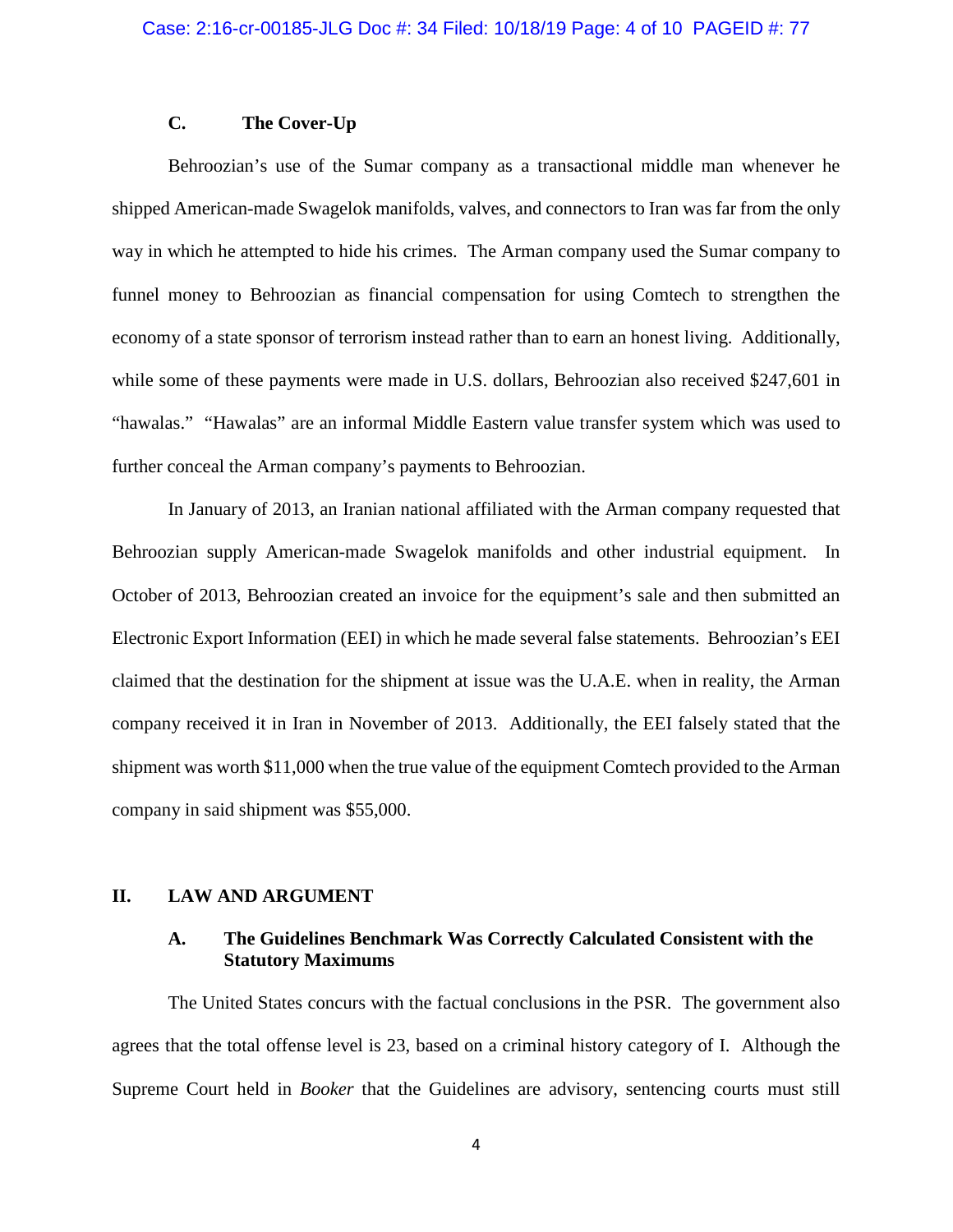#### Case: 2:16-cr-00185-JLG Doc #: 34 Filed: 10/18/19 Page: 5 of 10 PAGEID #: 78

"consult [the] Guidelines and take them into account when sentencing." *United States v. Pugh*, 515 F.3d 1179, 1188 (11th Cir. 2008) (*quoting Booker*, 543 U.S. at 264); *United States v. Booker*, 543 U.S. 220, 222 (2005). In *Nelson*, the Supreme Court held that district courts should "first calculate the Guidelines range" when beginning sentencing proceedings. *Nelson v. United States*, 555 U.S. 350, 351 (2009). Additionally, the Court noted that while the "Guidelines should be the starting point and the initial benchmark," courts must also consider the § 3553(a) factors when determining the proper sentence. *Id*.

As this Court is well-aware, in keeping with *Booker*, Courts should follow a three-step sentencing procedure. *Booker*, 543 U.S. 220 (2005). The Court must first determine the applicable Guidelines range. As such, the sentencing judge is entitled to find all of the facts that the Guidelines make relevant to the determination of a Guidelines sentence, as well as all those relevant to the determination of a non-Guidelines sentence. Second, the Court must consider whether a departure from the Guidelines range is appropriate. Finally, the Court must consider the applicable Guidelines range, along with all of the factors listed in section 3553(a), and determine the sentence to impose. *Id*.

Additionally, "*Booker* requires that the sentence imposed by the district court be reasonable." *United States v. Jackson*, 408 F.3d 301, 304 (6th Cir. 2005) (citing *Booker*, 543 U.S. at 260). For sentencing purposes, reasonableness is assessed both substantively and procedurally. *United States v. Webb*, 403 F.3d 373, 383 (6th Cir. 2005). The Court must "provide a reasoned explanation for its choice of sentence and its explanation must be sufficiently thorough to permit meaningful appellate review." *United States v. Blackwell*, 459 F.3d 739, 773 (6th Cir. 2006). The circuit court determines whether a sentence is substantively reasonable by reviewing it and then deciding whether its length is reasonable in light of the factors listed in 18 U.S.C. § 3553. *United*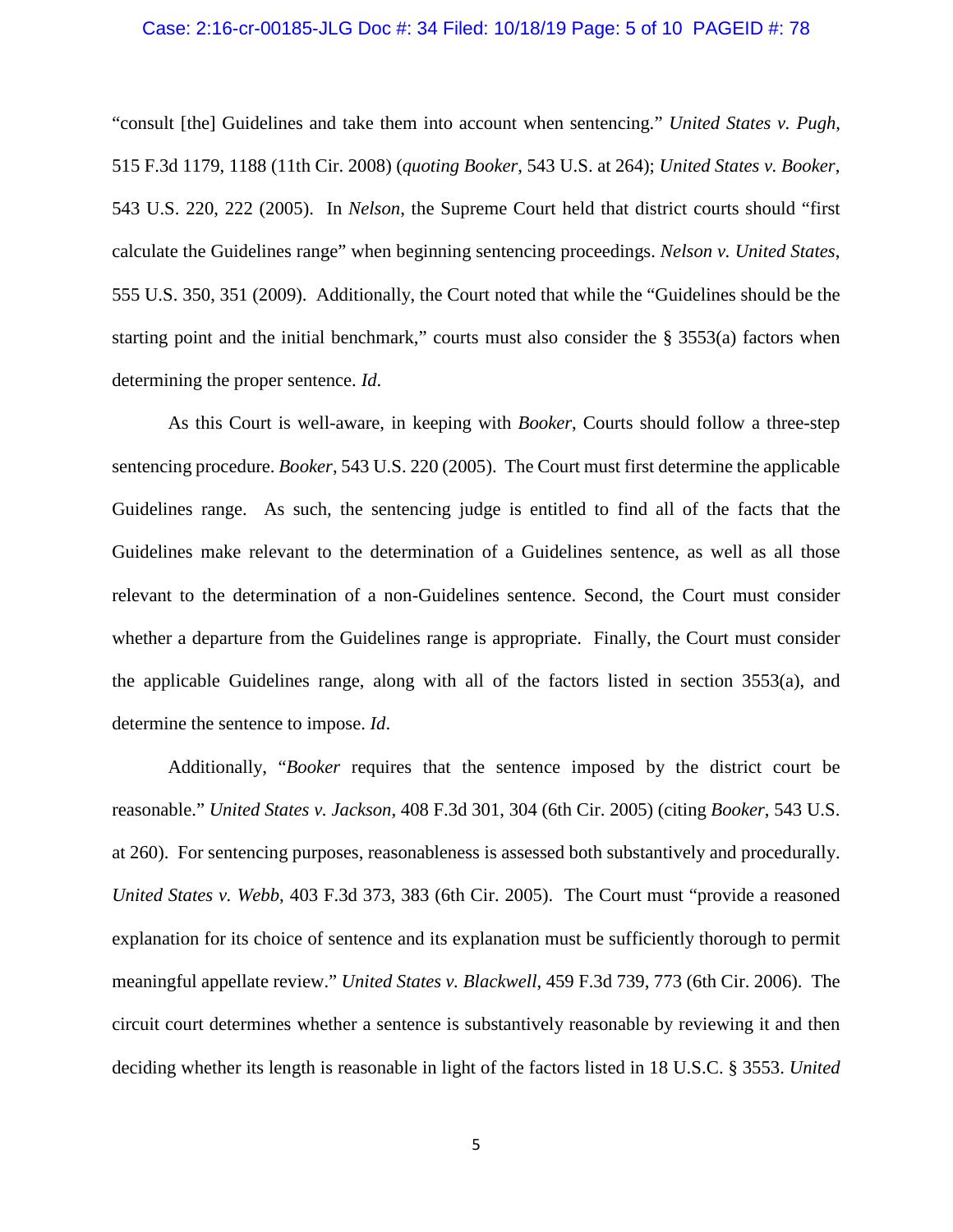*States v. Yopp*, 453 F.3d 770, 774 (6th Cir. 2006).

A sentence within the Guidelines range carries with it a presumption of reasonableness. *Rita v. United States*, 551 U.S. 338, 349–54 (2007) (holding that a federal appellate court may apply a non-binding presumption of reasonableness to a within-Guidelines sentence). However, it is a rebuttable presumption of reasonableness rather than a *per se* presumption. *United States v. Richardson*, 437 F.3d 550, 554 n.2 (6th Cir. 2006). Appellate courts are still responsible for reviewing all sentences for reasonableness. *Booker*, 543 U.S. at 260.

#### **B. The § 3553(a) Factors Support Imposition of a Significant Sentence**

Review of the applicable statutory sentencing factors codified at 18 U.S.C. § 3553(a) supports the imposition of a significant sentence for Behroozian's crimes. Section  $3553(a)(2)$ directs the Court to impose a sentence "sufficient, but not greater than necessary" to comply with the purposes set forth in paragraph two. Under Section 3553, those purposes are as follows:

> (A) to reflect the seriousness of the offense, to promote respect for the law, and to provide just punishment for the offense; (B) to afford adequate deterrence to criminal conduct; (C) to protect the public from further crimes of the defendant; and (D) to provide the defendant with needed educational or vocational training, medical care, or other correctional treatment in the most effective manner.

18 U.S.C. 3553(a)(2)(A)–(D). Section 3553(a) further directs the Court to consider: (1) the nature and circumstances of the offense and the history and characteristics of the defendant; (2) the statutory purposes noted above; (3) the kinds of sentences available; (4) the kinds of sentences and the sentencing range as set forth in the Sentencing Guidelines; (5) the Sentencing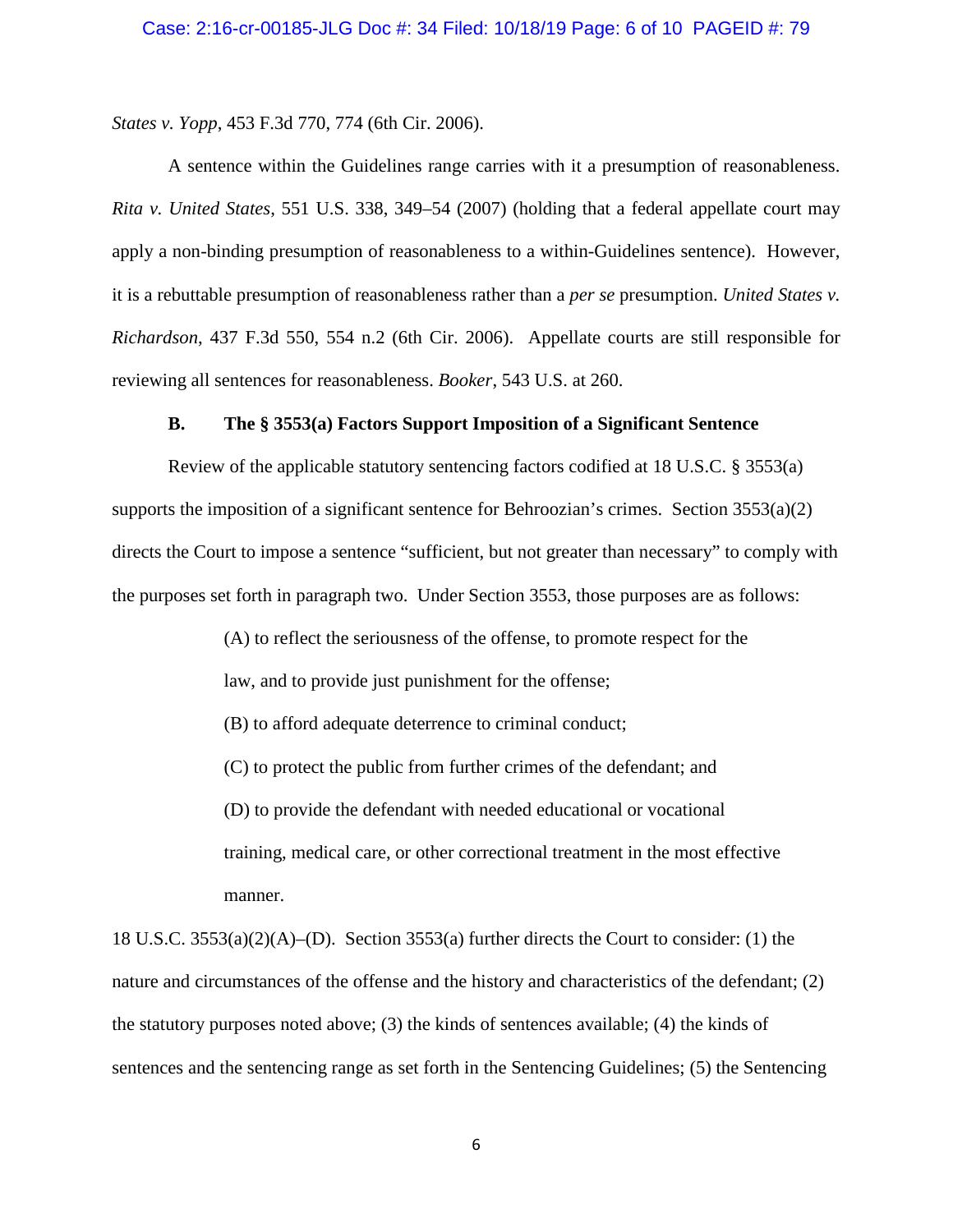#### Case: 2:16-cr-00185-JLG Doc #: 34 Filed: 10/18/19 Page: 7 of 10 PAGEID #: 80

Guidelines policy statements; (6) the need to avoid unwarranted sentencing disparities; and (7) the need to provide restitution to any victims of the offense. *Id.* at 3553(a).

After *Booker*, all defendants are free to argue mitigating characteristics about themselves, their families, their life's work and intentions, or facts of their cases that have previously been forbidden from consideration by a strict interpretation of the Guidelines. *Id.* at 3553(a)(1). Given that most of the arguments under this heading will come from the defendants themselves, the United States will respond, if necessary, to such arguments at the time of sentencing. Here, the United States requests a sentence that comports with the central command of 18 U.S.C. § 3553(a)—that sentencing courts are to "impose a sentence sufficient, but not greater than necessary, to comply with the purposes" of punishment. *Id.* at 3553(a).

#### **1. Nature and Circumstances of the Offense**

For over 12 years, Behroozian illegally exported American industrial equipment to an Iranian company in direct and deliberate violation of the embargo and trade sanctions which the U.S. had imposed upon one of the world's most infamous state sponsors of terrorism. The Swagelok manifolds, valves, and connectors which the Arman company obtained from Behroozian benefited the Iranian gas and petrochemical industry. As such, not only did Behroozin's crimes diminish the effectiveness of American trade sanctions against one of our nation's oldest adversaries, they also undermined America's national security by strengthening the economy of a country whose government is a state sponsor of international terrorism.

Moreover, Behroozian actively attempted to conceal his crimes by using a middle man company to disguise them as legitimate business transactions. Behroozian was sometimes financially compensated in ways designed to hide the fact that he was being paid by the Iranian Arman company. Behroozian also sought to cover up his crimes by repeatedly lying on an EEI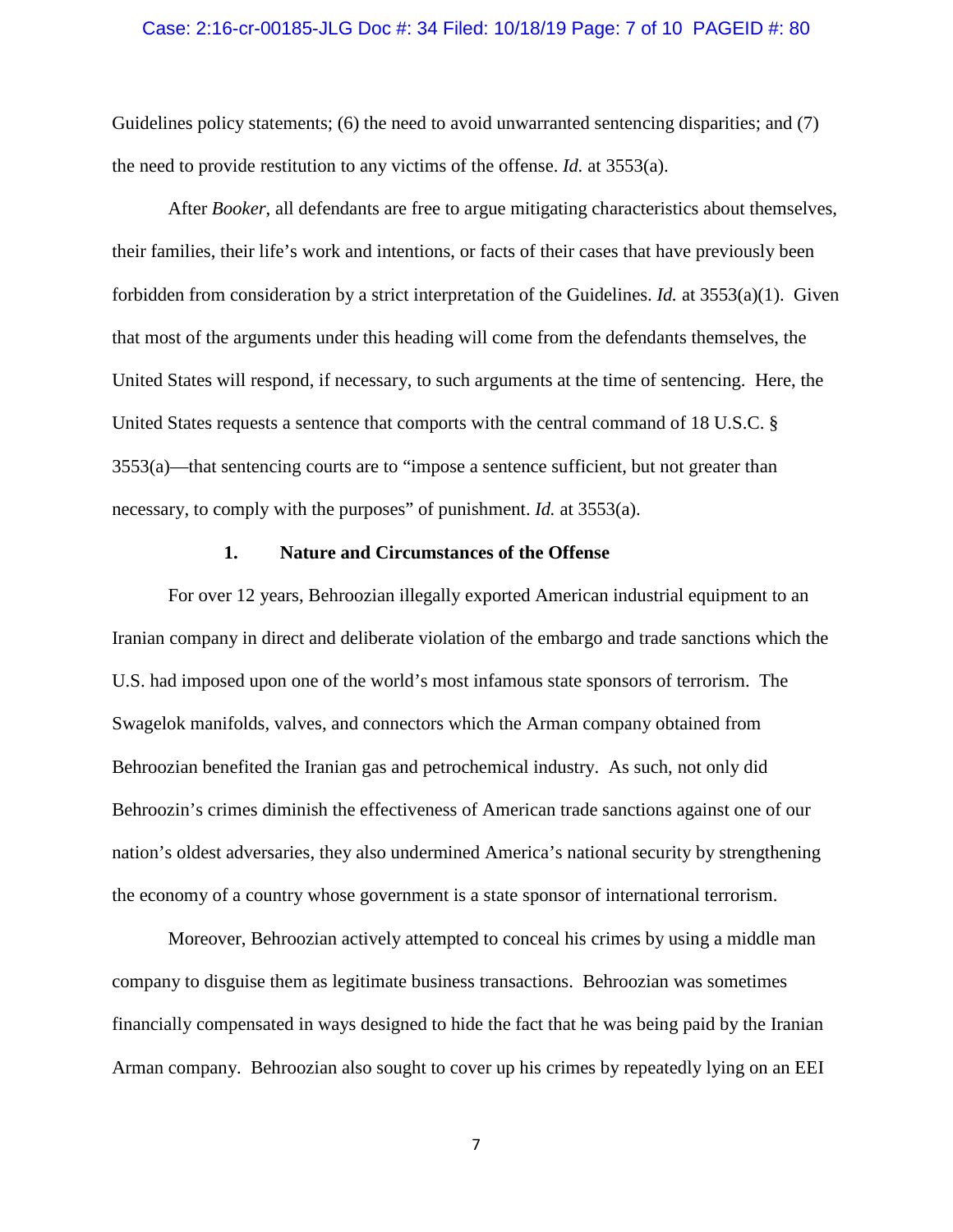he submitted to the U.S. Department of Commerce.

As the facts show, the nature and circumstances of the offense in this case are extremely serious and trigger potential national security implications. The United States submits that a sentence of imprisonment is warranted to account for the serious nature and circumstances of the offense.

#### **2. The Statutory Purposes of 3553(a)**

*a. To Reflect the Seriousness of the Offense, to Promote Respect for the Law, and to Provide Just Punishment for the Offense*

One of the factors the Court must consider in imposing sentence under 18 U.S.C § 3553(a) is the need for the sentence to reflect the seriousness of the offense, to promote respect for the law, and to provide just punishment for the offense. 18 U.S.C. §  $3553(a)(2)(A)$ . Here, the Court's sentence will reflect the severity of Behroozian's crimes, his repeated efforts to conceal them, and the fact that he spent over 12 years committing said crimes.

#### *b. To Afford Adequate Deterrence to Criminal Conduct*

Another factor the Court must consider in imposing sentence under 18 U.S.C. § 3553(a) is the need for the sentence to afford adequate deterrence to criminal conduct. 18 U.S.C. §  $3553(a)(2)(B)$ . In this case, the Court's sentence will deliver a powerful message of specific deterrence to Behroozian, as well as to other similarly situated individuals who may consider such acts and need a strong message of general deterrence to dissuade them from aiding America's enemies abroad by committing criminal conduct on an international scale. Given that Behroozian's crimes strengthened a key industry in one of our country's most dangerous foreign adversaries, it is of the utmost importance that he receive a sentence long enough to act as general deterrent for other would-be offenders.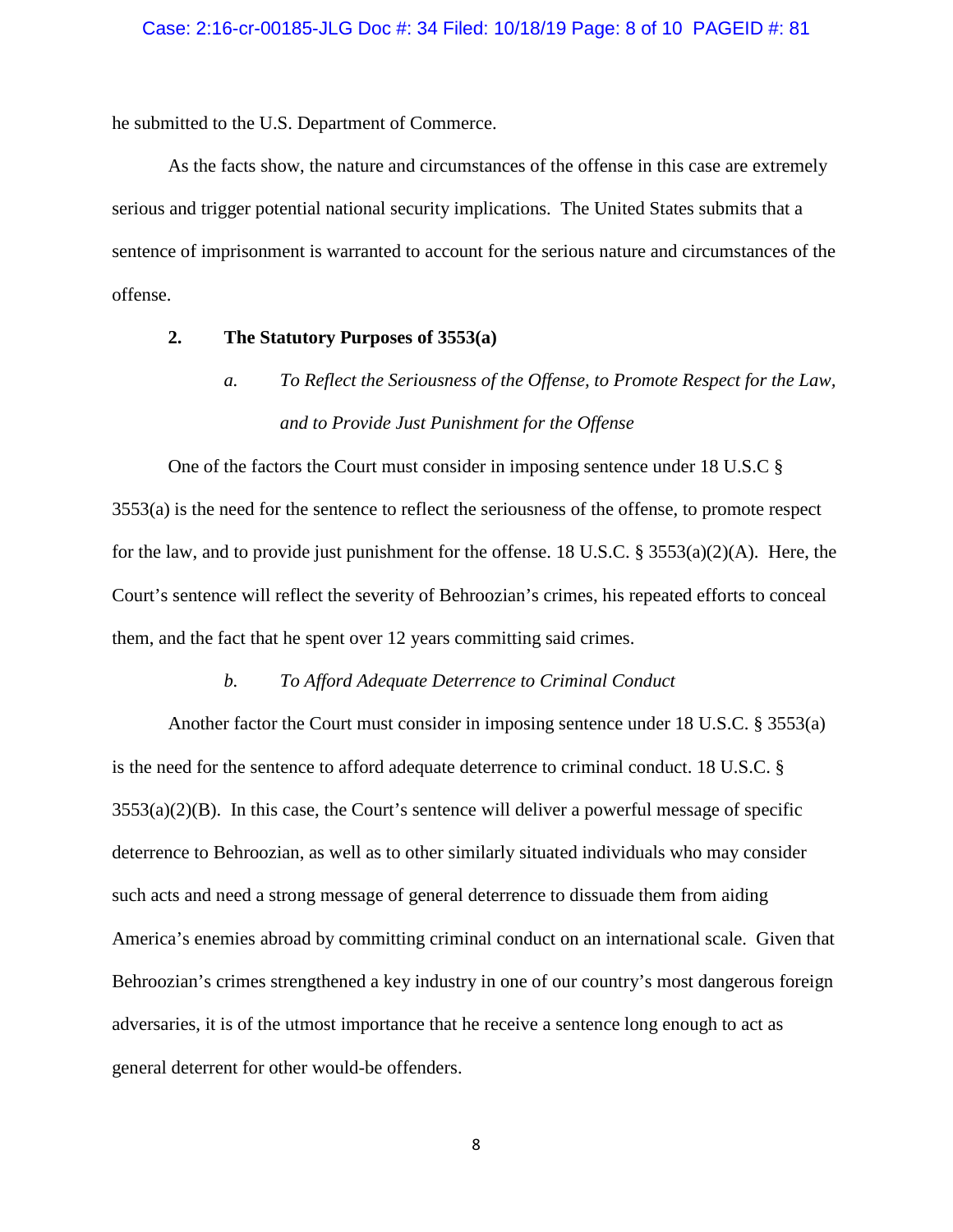## **III. CONCLUSION**

Based upon the foregoing, the United States of America respectfully requests that this Court consider the seriousness of the offense, the criteria established in 18 U.S.C. § 3553(a), and the Guidelines. The government asks for a sentence of imprisonment meeting the ends of justice and which is sufficient, but not greater than necessary based upon the facts of this case.

> Respectfully submitted, BENJAMIN C. GLASSMAN UNITED STATES ATTORNEY SOUTHERN DISTRICT OF OHIO

s/ Douglas W. Squires DOUGLAS W. SQUIRES (0073524) S. COURTER SHIMEAL (0090514) TIMOTHY D. PRICHARD(0059455) Assistant United States Attorneys Southern District of Ohio

s/ William Mackie WILLIAM MACKIE Senior Trial Attorney Counterintelligence and Export Control Section National Security Division United States Department of Justice